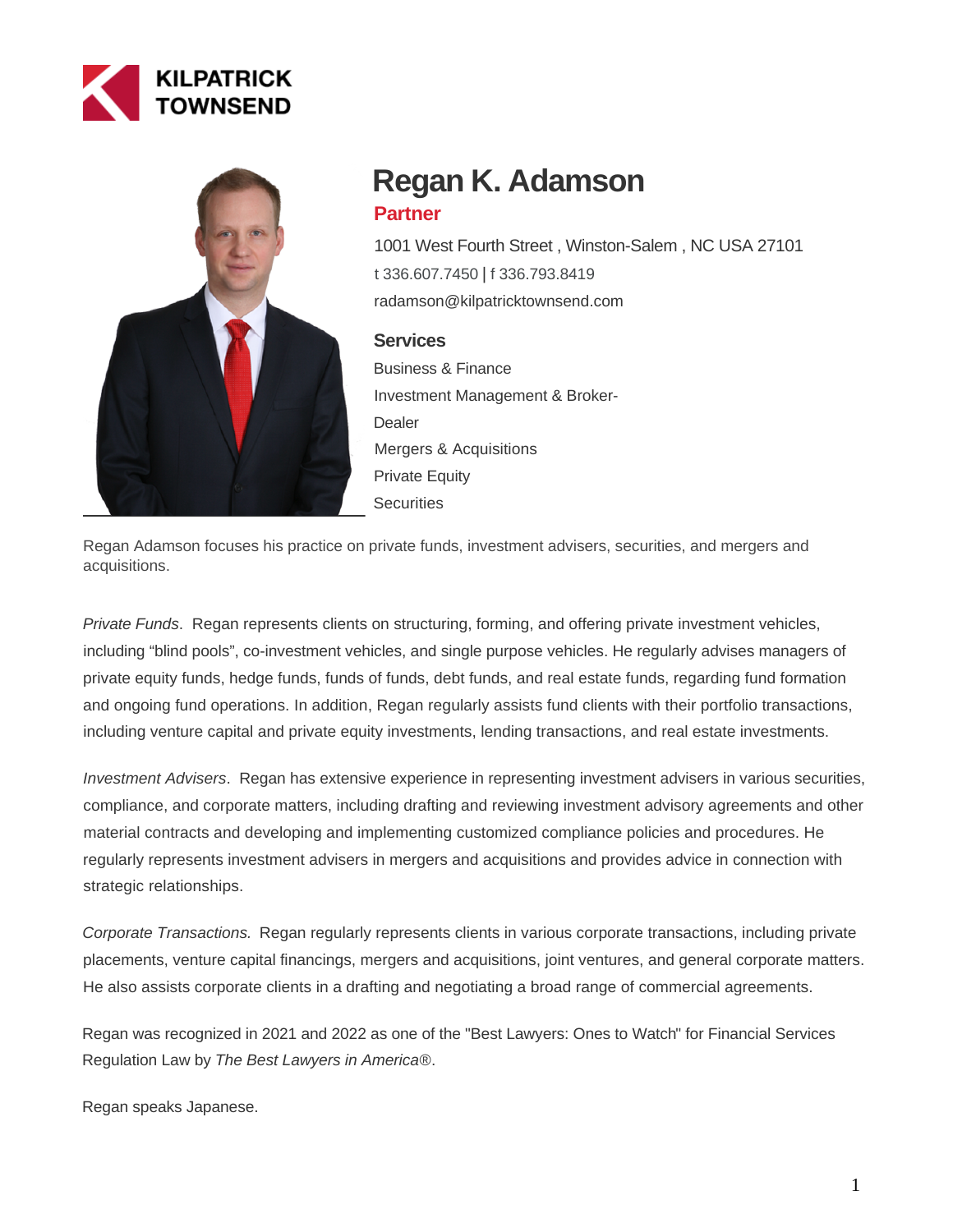

## **Experience**

Assisted a New York based real estate management and investment company in purchasing over \$113 million in apartment projects across four Southern states. These transactions involved complex real estate, financing, and corporate issues, including title issues involving bankruptcy, acquisition financing consisting of both Freddie Mac and Fannie Mae guaranteed loans, and solicitation of investors through a crowd funding website.

### **Education**

Wake Forest University School of LawJ.D. (2010) magna cum laude, Order of the Coif Brigham Young UniversityB.A. (2006) Political Science, Minor in Japanese

## **Admissions**

North Carolina (2010)

### **Professional & Community Activities**

Greater Winston-Salem, Inc. Emerging Leaders Program, Inaugural Class, Member Wake Forest Law Review, Business Editor (2009-2010) North Carolina Bar Association, Business Law Section, Member Bookmarks, Board Member

### **Insights**

#### News Releases

Regan Adamson Recognized as Member of Inaugural "Emerging Leaders" Class May 20, 2022

### Alert

SEC Risk Alert Highlights Registered Fund Compliance, Board Oversight, and Disclosure Obligations January 31, 2022

#### News Releases

Kilpatrick Townsend Receives Top-Tier Recognition in the 2022 Edition of Best Lawyers: Ones to Watch in America

August 19, 2021

### Alert

SEC Continues Focus on Conflicts Disclosures in Enforcement Actions Totaling \$106 Million in Fines and